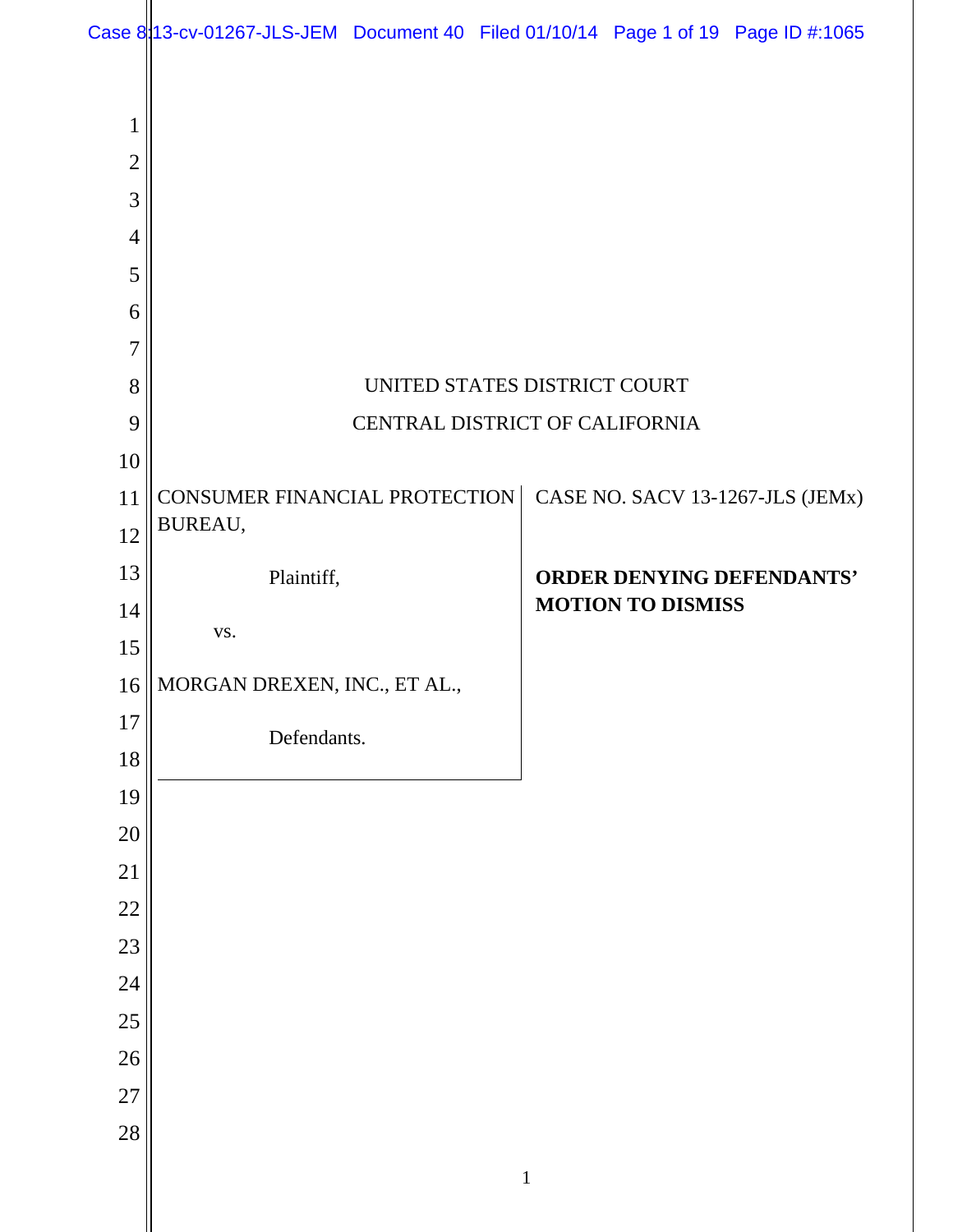1 2 3 4 5 6 Before the Court is a Motion to Dismiss ("Motion") filed by Defendants Morgan Drexen, Inc. ("Morgan Drexen") and Walter Ledda. (Doc. 22.) Plaintiff Consumer Financial Protection Bureau ("CFPB") filed an Opposition, and Defendants replied. (Opp'n, Doc. 25; Reply, Doc. 27.) Having considered the papers and supporting documentation submitted by the parties, heard oral argument, and taken the matter under submission, the Court DENIES Defendants' Motion.

7

8

# **I. BACKGROUND**

9

## **A. The CFPB**

10 11 12 13 14 15 16 17 18 In 2010, Congress passed and the President signed into law the Dodd-Frank Wall Street Reform and Consumer Protection Act ("Dodd-Frank Act"). Pub. L. No. 111-203, July 21, 2010. The Dodd-Frank Act created the CFPB as an independent agency in the Federal Reserve System, and tasked the agency with "regulat [ing] the offering and provision of consumer financial products or services under the Federal consumer financial laws." 12 U.S.C. § 5491(a). Those laws include 18 pre-existing consumer-protection statutes and Title X of the Dodd-Frank Act. *Id.* § 5481(14), (12). Title X prohibits a "covered person" or "service provider" from engaging in any "unfair, deceptive, or abusive act or practice." *Id.* §§ 5531(a), 5536(a)(1).

19 20 21 22 23 24 25 26 27 The CFPB is led by a Director, who is appointed to a five-year term by the President with the advice and consent of the Senate. *Id.* § 5491(a)-(b). The President may remove the Director only "for inefficiency, neglect of duty, or malfeasance in office." *Id.* § 5491(c)(3). The CFPB receives its funding from the earnings of the Federal Reserve System. *Id.* § 5497(a)(1). Each year, the CFPB receives the amount the Director determines to be reasonably necessary to carry out the responsibilities of the CFPB. *Id.* §  $5497(a)(1)$ . The allocation is capped at a percentage of the total operating expenses of the Federal Reserve in 2009—12% for 2013 and thereafter, adjusted for inflation. *Id.* § 5497(a)(2).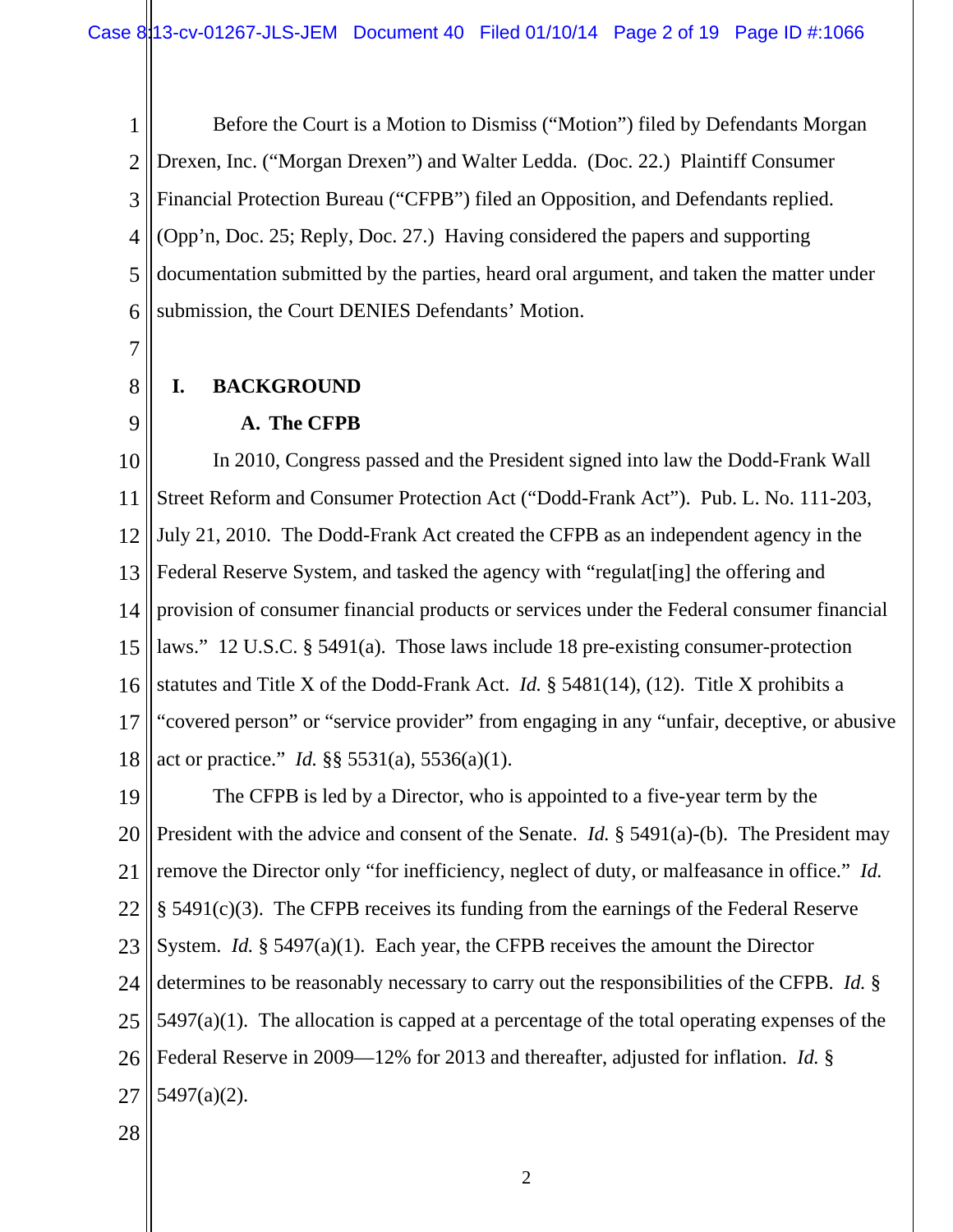1 2 3 4 5 The CFPB is empowered to promulgate rules to implement the federal consumer financial laws, and to enforce those laws through investigation, adjudication, and the commencement of civil litigation. *Id.* §§ 5512, 5531(b), 5561-5565. Pursuant to its enforcement powers, the CFPB commenced the present action against Defendants on August 20, 2013. (Compl., Doc. 1.)

6

7

# **B. The Complaint**

8 9 10 11 12 13 Defendant Morgan Drexen is a Nevada corporation offering debt relief services.  $(Id. \P 5.)^1$  Defendant Walter Ledda is the President and CEO of Morgan Drexen. (Compl. ¶ 6.) Morgan Drexen employs the "Attorney Model" of debt relief services. (*Id.* ¶ 8.) Under this model, a consumer contracts with an attorney affiliated with Morgan Drexen for debt relief services, but Morgan Drexen, not the attorney, actually performs the debt relief work and receives the majority of the fees. (*Id.*)

14 15 16 17 18 19 Morgan Drexen advertises debt relief services through television commercials, radio advertisements, and the internet. (*Id.* ¶ 15.) In its commercials, Morgan Drexen claims it can help consumers eliminate their debt through debt relief programs supported by attorneys. (*Id.* ¶ 17.) Morgan Drexen's commercials also claim that the advertised services require no up-front fees, and are a way for consumers to avoid bankruptcy. (*Id.* ¶¶ 19-20.)

20 21 22 23 24 25 When a consumer calls Morgan Drexen, the consumer often hears a recorded testimonial that emphasizes the benefits of avoiding bankruptcy. (*Id.* ¶ 27.) One testimonial recites, "I thought I was going to have to claim bankruptcy, but I really didn't want to do that, so I decided to take a chance on the program I saw advertised. . . . I'm debt free now." (*Id. ¶* 27.) After Morgan Drexen obtains information about a consumer's income and debt, the consumer is transferred to a "Legal Intake Specialist." (*Id.* ¶ 29.)

26

 $\overline{a}$ 

<sup>27</sup> <sup>1</sup> When ruling on a motion to dismiss, the Court accepts as true the factual allegations in the complaint. *Hemi Grp., LLC v. City of New York*, 559 U.S. 1, 5 (2010).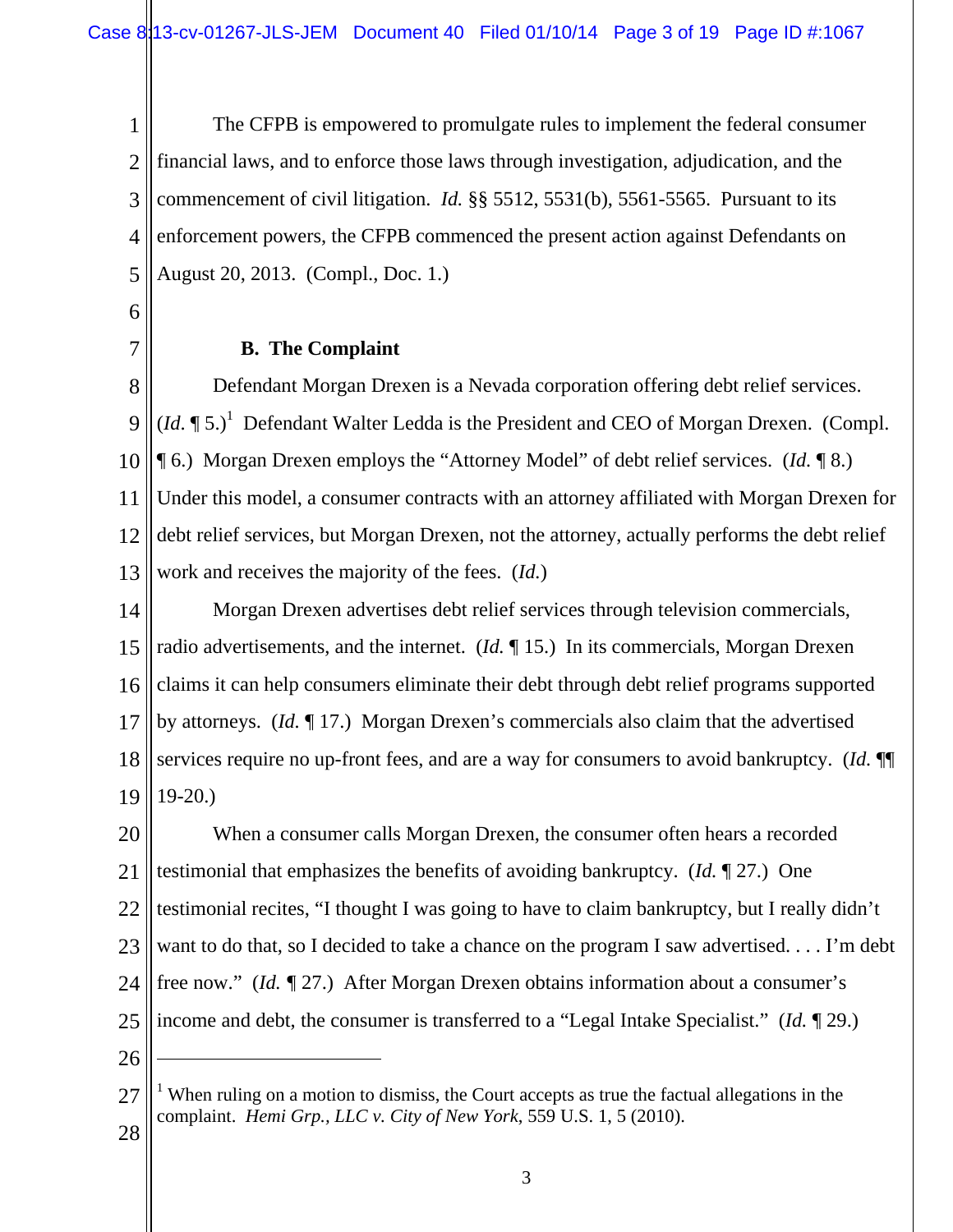1 2 3 The Legal Intake Specialist follows a script when speaking with the consumer. (*Id.* ¶ 29.) The script states that Morgan Drexen will work with an attorney to allow the consumer "to pay back the debt at a reduced amount, without the scar of filing for bankruptcy." (*Id.*)

4 5 6 7 8 9 10 As the final step of an intake call, a Morgan Drexen employee asks the consumer to access a web portal and electronically sign two contracts, an Attorney/Client Agreement – Debt Resolution Representation ("Debt Relief Contract") and an Attorney/Client Bankruptcy Fee Agreement ("Bankruptcy Contract"). (*Id.* ¶ 34.) Most consumers contact Morgan Drexen to inquire about debt relief services, not bankruptcy related services. (*Id.* ¶ 55.) Nevertheless, the vast majority of customers seeking debt relief services sign both the Debt Relief Contract and the Bankruptcy Contract. (*Id.* ¶ 37.)

11 12 13 14 15 16 17 18 19 20 21 These contracts are four or five pages long, contain many legal terms, and are written in small, single spaced font. (*Id.* ¶ 35.) The Debt Relief Contract does not require the payment of up-front fees, but the Bankruptcy Contract requires an engagement fee of between \$1,000 and \$1,500, a \$450 bankruptcy filing fee, and a flat monthly servicing fee of \$50. (*Id.* ¶¶ 41, 48.) The Debt Relief Contract commits an attorney affiliated with Morgan Drexen to represent the consumer in attempting to settle the consumer's debt. However, Morgan Drexen, not an attorney, "performs virtually all of the debt resolution work." *(Id.* 142.) When Morgan Drexen reaches a settlement with a creditor, it emails an attorney, who must choose one of four options, "cancel," "accept," "accept without comments," or "deny." (*Id.* ¶ 45.) If the attorney does not respond within 24 hours, the proposal is automatically deemed approved. (*Id.* ¶ 45.)

22 23 24 25 26 The Bankruptcy Contract limits an attorney affiliated with Morgan Drexen to counseling the consumer with respect to preparation for possibly filing a bankruptcy petition, and with respect to pre- and post-filing claims by creditors. (*Id.* ¶ 50.) Morgan Drexen and affiliated attorneys rarely perform any bankruptcy-related work for consumers.  $$ 

27 28 Based on these and other allegations, the Complaint asserts six counts, four for violations of both the Telemarketing Sales Rule ("TSR"), 16. C.F.R. § 310, and the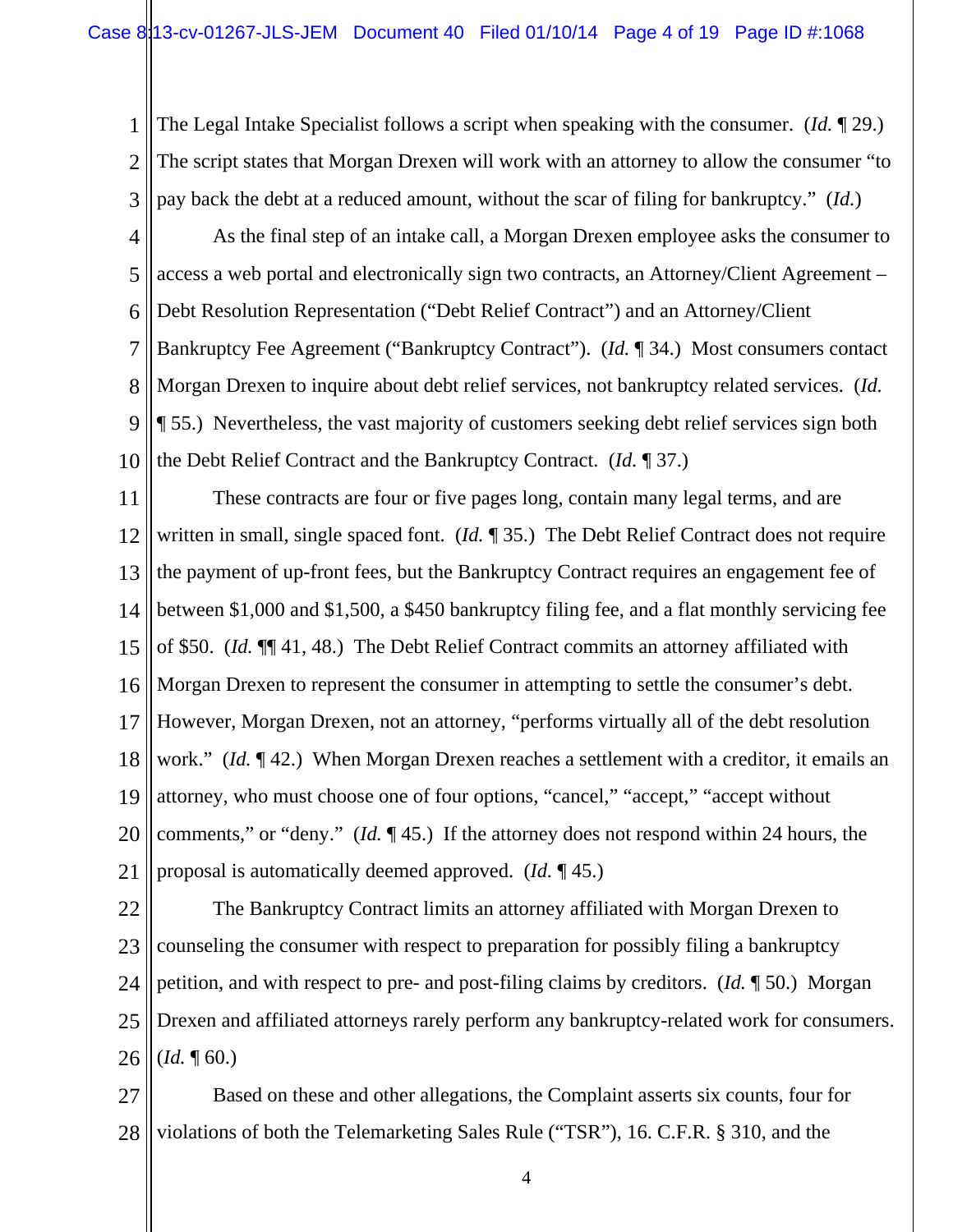1 2 3 4 5 6 7 8 9 10 11 12 13 14 15 16 17 18 19 20 21 22 23 24 25 26 27 Consumer Financial Protection Act ("CFPA"), 12 U.S.C. §§ 5531, 5536(a)(1) (counts 1-4), and two solely for violations of the CFPA (counts 5-6). (Compl. at 15-19.) **II. DISCUSSION A. Whether the CFPB is Constitutional**  Defendants argue that the Complaint must be dismissed because the CFPB is unconstitutional. (Defs' Mem. at 3-4, Doc. 22-1.) Specifically, Defendants argue that five structural features of the CFPB, in combination, render the agency unconstitutional under the separation of powers principles of Articles I, II, and III: (1) The President may remove the Director of the CFPB only for cause (12 U.S.C.  $§ 5491(c)(3);$ (2) The CFPB is led by a Director, not a multi-member commission (*id.*  $§ 5491(b)(1));$ (3) The CFPB is funded from the earnings of the Federal Reserve System, and not by regular congressional appropriations (*id.* § 5497(a)(1)); (4) The CFPB may take action to prevent "unfair, deceptive, or abusive act[s] or practice[s] under Federal law in connection with any transaction with a consumer for a consumer financial product or service, or the offering of a consumer financial product or service" (*id.* § 5531(a)); and (5) The CFPB's interpretations of federal consumer financial laws are afforded deference as if the CFPB were the only agency authorized to interpret those laws (*id.* § 5512(b)(4)(B)). (*See* Defs' Mem. at 6-21.) "Our Constitution divided the 'powers of the new Federal Government into three defined categories, Legislative, Executive, and Judicial.'" *Free Enter. Fund v. Pub. Co. Accounting Oversight Bd*., 130 S. Ct. 3138, 3146 (2010) (quoting *I.N.S. v. Chadha*, 462 U.S. 919, 951 (1983)). The Court addresses the structure of the CFPB in relation to each of these categories of constitutionally defined powers.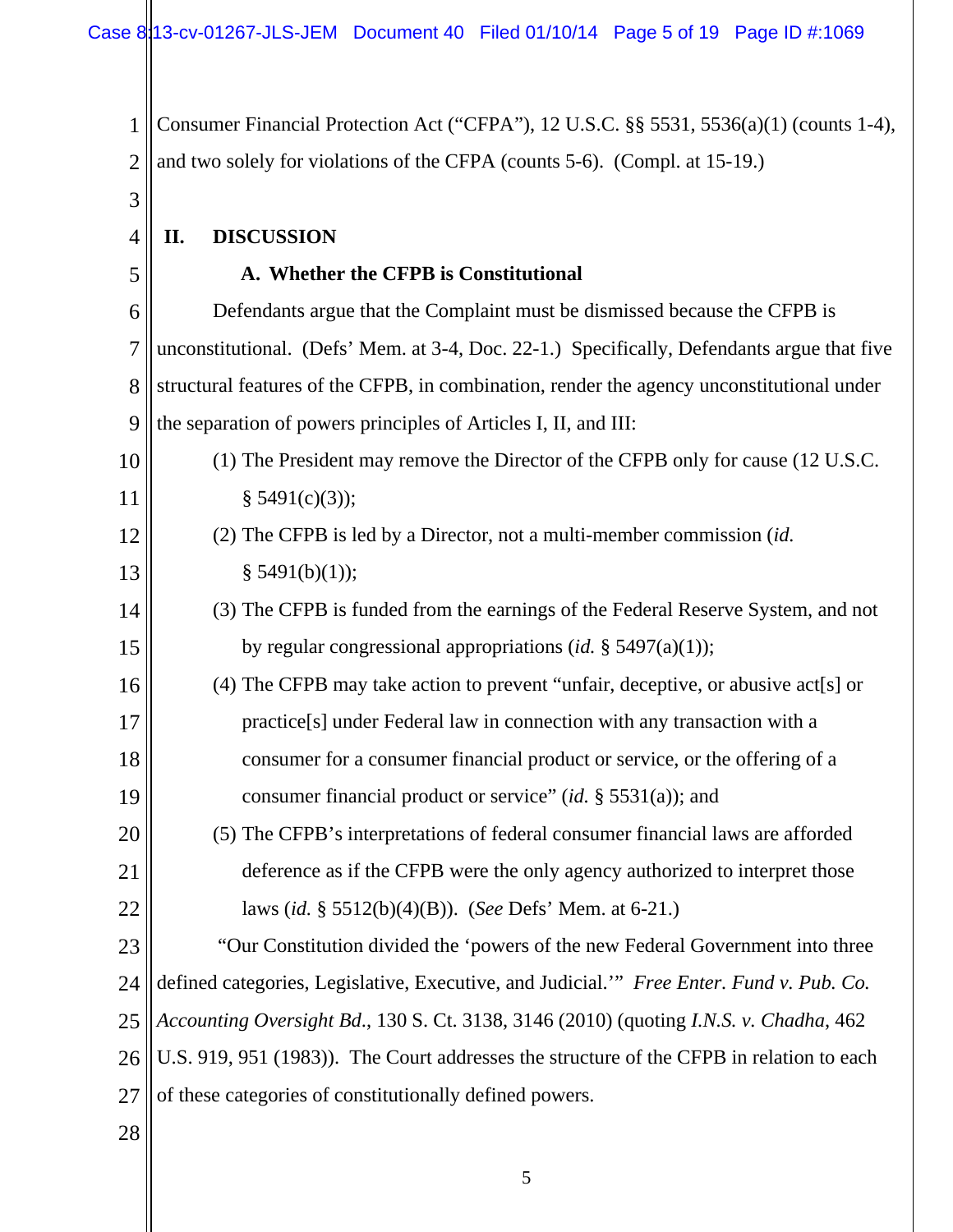1

#### **1. Executive Power**

2 3 4 5 6 7 8 9 10 11 Article II provides that "executive Power shall be vested in a President," who "shall take Care that the Laws be faithfully executed." U.S. Const. art. II, § 1, cl. 1, § 3. "[T]he Constitution provides for executive officers to 'assist the supreme Magistrate in discharging the duties of his trust,'" and also "empower[s] the President to keep these officers accountable—by removing them from office, if necessary." *Free Enter. Fund*, 130 S. Ct. at 3146 (quoting 30 Writings of George Washington 334 (J. Fitzpatrick ed. 1939)). This authority is not unlimited, however, and "Congress can, under certain circumstances, create independent agencies run by principal officers appointed by the President, whom the President may not remove at will but only for good cause." *Free Enter. Fund*, 130 S. Ct. at 3146-47.

12 13 14 15 16 17 Defendants assert that the Dodd-Frank Act impermissibly restricts the President's executive power by providing for removal of the Director of the CFPB only for cause. (Defs' Mem. at 8.) Defendants rely principally on *Myers v. United States*, 272 U.S. 52 (1926). (Defs' Mem. at 8.) In *Myers*, the Supreme Court invalidated a statutory provision that provided for removal of a postmaster only with the advice and consent of the Senate. 272 U.S. at 107, 176.

18 19 20 21 22 23 24 25 26 27 28 Not long after *Myers*, however, the Court revisited congressional restrictions on the President's removal power in *Humphrey's Executor v. United States*, 295 U.S. 602 (1935). There, the Court held that a provision allowing for removal of a commissioner of the Federal Trade Commission ("FTC") only for "inefficiency, neglect of duty, or malfeasance" did not unconstitutionally interfere with the executive power of the President. *Id.* at 619, 632. *Humphrey's Executor* is controlling in this case. Then as now, the FTC was empowered to prevent "unfair methods of competition in commerce." *Id.* at 620. In order to carry out this responsibility, the FTC had the power to investigate, adjudicate, and enforce the prohibition on unfair competition. *Id.* at 620-21. Despite these powers over commercial activity, the Court upheld a provision allowing for removal of commissioners only for "inefficiency, neglect of duty, or malfeasance." *Id.* at 619, 632.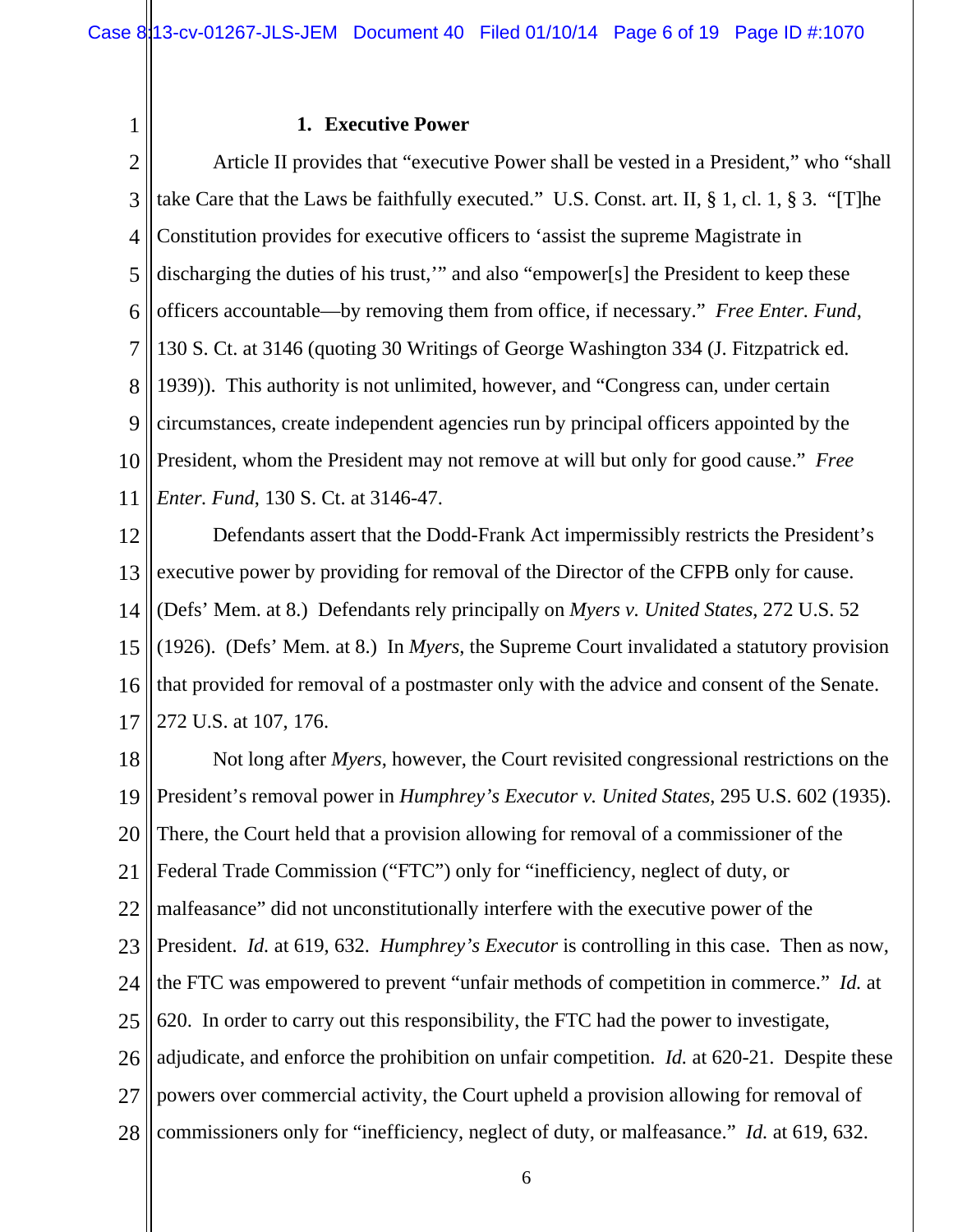1 2 3 4 Similarly, here, the Director of the CFPB may be removed by the President "for inefficiency, neglect of duty, or malfeasance," 12 U.S.C. § 5491(c)(3), and the President therefore retains ample authority to assure the Director is competently leading the CFPB in its mission to enforce federal consumer financial laws.

5 6 7 8 9 10 11 12 13 14 15 16 17 18 19 20 21 Defendants argue that *Humphrey's Executor* is distinguishable because the case concerned removal of FTC commissioners. (Reply at 13.) Courts, Defendants contend, "only tolerate[] the incursion on the President's removal power . . . where there is a multimember commission." (Defs' Mem. at  $17.$ )<sup>2</sup> Defendants' contention, however, finds no support in *Humphrey's Executor*. Significantly, *Humphrey's Executor* did not distinguish *Myers* on the basis that *Myers* involved an officer, not a commission. *See Humphrey's Executor*, 295 U.S. at 627-28. Instead, the Court distinguished *Myers* on the basis that the postmaster there was performing "executive functions," while the FTC "is an administrative body created by Congress to carry into effect legislative policies embodied in the statute in accordance with the legislative standard therein prescribed, and to perform other specified duties as a legislative or as a judicial aid." *Id.* at 628. The CFPB Director's responsibilities and powers are far more similar to an FTC commissioner's than to a postmaster's. Moreover, "the real question is whether the removal restrictions are of such a nature that they impede the President's ability to perform his constitutional duty." *Morrison v. Olson*, 487 U.S. 654, 691 (1988). It is no more difficult for the President to assure that the Director of the CFPB is "competently performing his or her statutory responsibilities," *id.* at 692, than it was for the President to oversee the leadership of the

22

 $\overline{a}$ 

<sup>23</sup> 24  $2$  Defendants also argue that it is historically unprecedented for an agency with as much responsibility as the CFPB to be led by a director removable only for cause. (Defs' Mem. at 11.) The CFPB, however, is not the first instance in which Congress has placed an agency with substantial responsibilities under the leadership of a single individual removable only for cause.

<sup>25</sup> *See* 42 U.S.C. § 902(a) (Commissioner of Social Security Administration removable only for

<sup>26</sup> cause); 12 U.S.C. § 4512(a)-(b) (Director of Federal Housing Finance Agency removable only for cause). Moreover, even if no direct analogue of the CFPB has existed before, "[o]ur constitutional

<sup>27</sup> principles of separated powers are not violated . . . by mere anomaly or innovation." *Mistretta v. United States*, 488 U.S. 361, 385 (1989).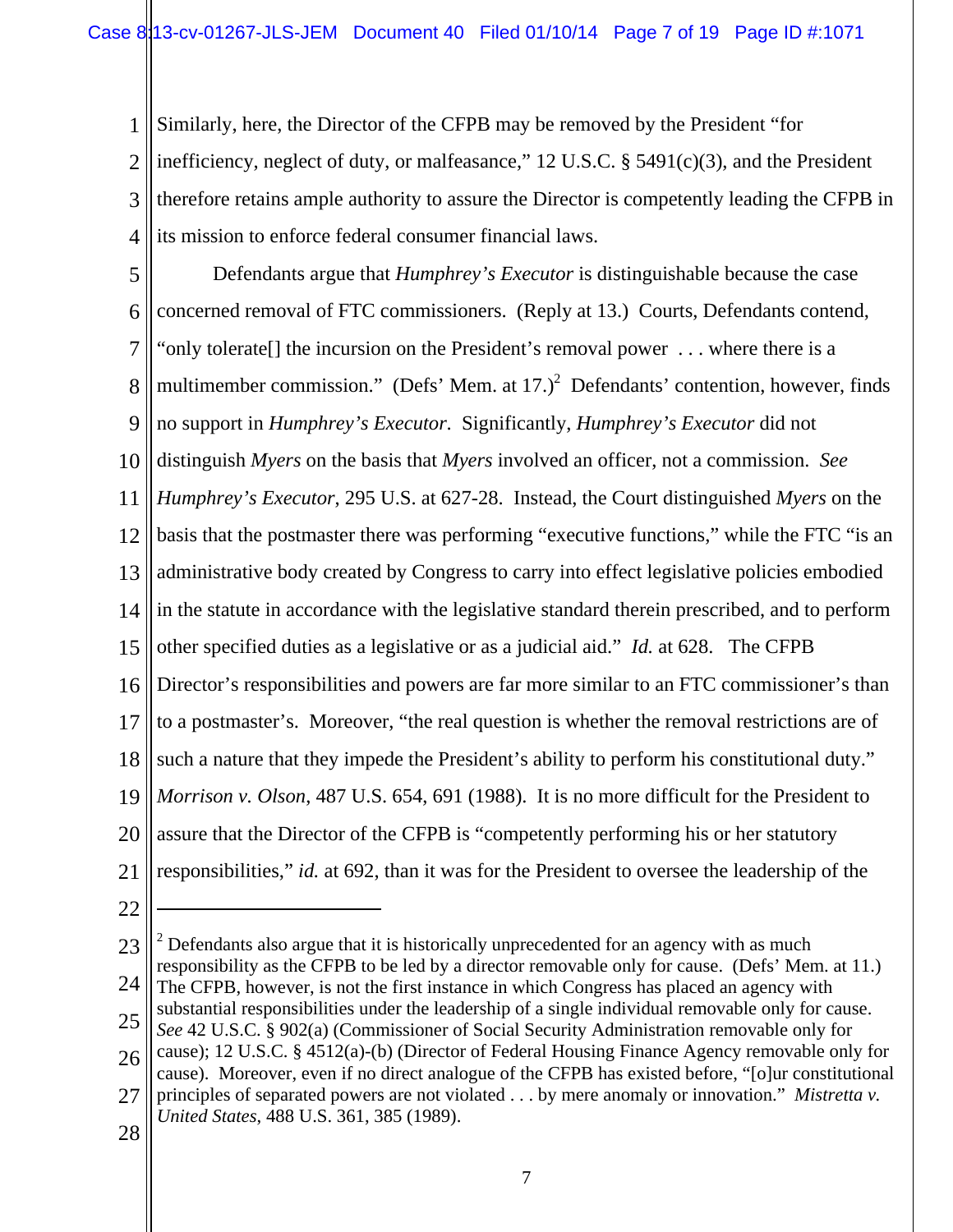1 2 3 4 5 6 FTC at the time of *Humphrey's Executor*. In fact, if the President had needed to fully revamp the leadership of the FTC at that time, he would have been required to affect five separate for cause removals, while only one is required in order to change the leadership of the CFPB. $3$  Accordingly, the for cause removal provision of the CFPB, when considered as a part of the CFPB's overall structure and mission, does not impermissibly interfere with the President's power to assure that the laws be faithfully executed.

7 8 9 10 11 12 13 14 15 16 17 18 19 20 21 22 23 24 In a footnote, Defendants argue that two other other provisions of the Dodd-Frank Act interfere with the President's executive power. (Defs' Mem. at 8-9.) First, Defendants argue that Section 1012(b) allows the Director to "simply delegate all of his massive powers to any one he chooses," and thereby "undermines the President's power to appoint and remove executive officials." (*Id.*) Defendants, however, fail to identify any actual delegation by the Director that purportedly interferes with the President's executive power. Section 1012(b), moreover, does not allow the Director to delegate his leadership role, but only allows the Director to "delegate . . . any power vested *in the Bureau* by law." 12 U.S.C. § 5492(b) (emphasis added). This section neither alters the Director's role as head the CFPB, nor lessens the President's authority to assure, by removing the Director for cause if necessary, that the CFPB is competently accomplishing its statutory mission. Second, Defendants argue that Congress has improperly appointed officers to the Financial Stability Oversight Council ("FSOC") by providing that certain existing executive branch officers are members of the FSOC. (Defs' Mem. at 9 (citing 12 U.S.C. § 5321).) The FSOC and the CFPB are separate entities with distinct missions. *Compare* 12 U.S.C. §§ 5321-22 (FSOC tasked with, among other things, "identifying risks to the financial stability of the United States."), *with* 12 U.S.C. § 5491. Even if this Court were to find that the FSOC is unconstitutional, it would not prevent the CFPB from bringing the  $\overline{a}$ 

25

<sup>26</sup> 27  $3$  Then as now, the FTC was led by five members, each of which could be removed only for good cause. *Humphrey's Executor,* 295 U.S. at 619-620. The FTC commissioners, moreover, served staggered, seven year terms, while the Director of the CFPB serves only a five year term.

*Compare id*., *with* 12 U.S.C. § 5491(c).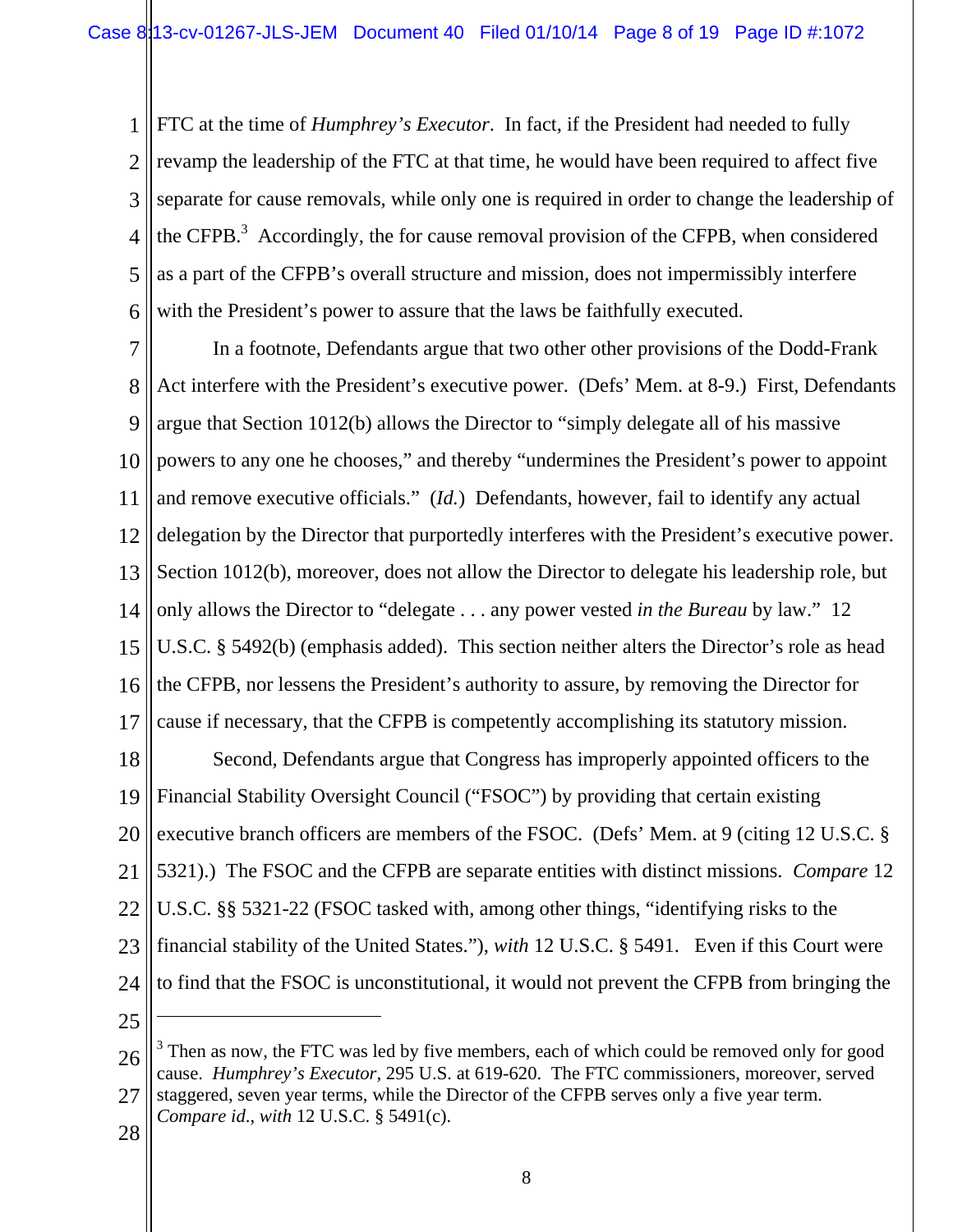1 2 3 4 5 present action against Defendants. *See Free Enterprise Fund*, 130 S. Ct. at 3161 ("Because [t]he unconstitutionality of a part of an Act does not necessarily defeat or affect the validity of its remaining provisions, the normal rule is that partial, rather than facial, invalidation is the required course." (internal citations and quotation marks omitted)). The Court therefore need not, and does not, consider the constitutionality of the FSOC.

6 7 In sum, the Court concludes that the structure of the CFPB, considered as a whole, does not impermissibly interfere with the President's executive power.

8

9

### **2. Congressional Power**

#### **i. Appropriations Power**

10 11 12 13 14 15 16 17 The Constitution provides that "[n]o Money shall be drawn from the Treasury, but in Consequence of Appropriations made by Law." U.S. Const. art. I, § 9, cl. 7. According to Defendants, the Dodd-Frank Act impermissibly "exempts CFPB from the congressional appropriations power." (Defs' Mem. at 9.) Defendants are mistaken. The Supreme Court has "underscore<sup>[d]</sup> the straightforward and explicit command of the Appropriations Clause. 'It means simply that no money can be paid out of the Treasury unless it has been appropriated by an act of Congress.'" *Office of Pers. Mgmt. v. Richmond*, 496 U.S. 414, 424 (1990) (quoting *Cincinnati Soap Co. v. United States*, 301 U.S. 308, 321 (1937)).

18 19 20 21 22 23 24 25 26 27 Here, no funds have been appropriated from the Treasury, as the CFPB is funded from the earnings of the Federal Reserve System. *See* 12 U.S.C. § 5497. The Appropriations Clause "does not in any way circumscribe Congress from creating selffinancing programs . . . without first appropriating the funds as it does in typical appropriation and supplement appropriation acts." *AINS, Inc. v. United States*, 56 Fed. Cl. 522, 539 (Fed. Cl. 2003), *aff'd*, 365 F.3d 1333 (Fed. Cir. 2004), *abrogated on other grounds by Slattery v. United States*, 635 F.3d 1298 (Fed. Cir. 2011). *See also Am. Fed'n of Gov't Employees, AFL-CIO, Local 1647 v. Fed. Labor Relations Auth*., 388 F.3d 405, 409 (3d Cir. 2004) (Congress itself may choose . . . to loosen its own reins on public expenditure. . . . Congress may also decide not to finance a federal entity with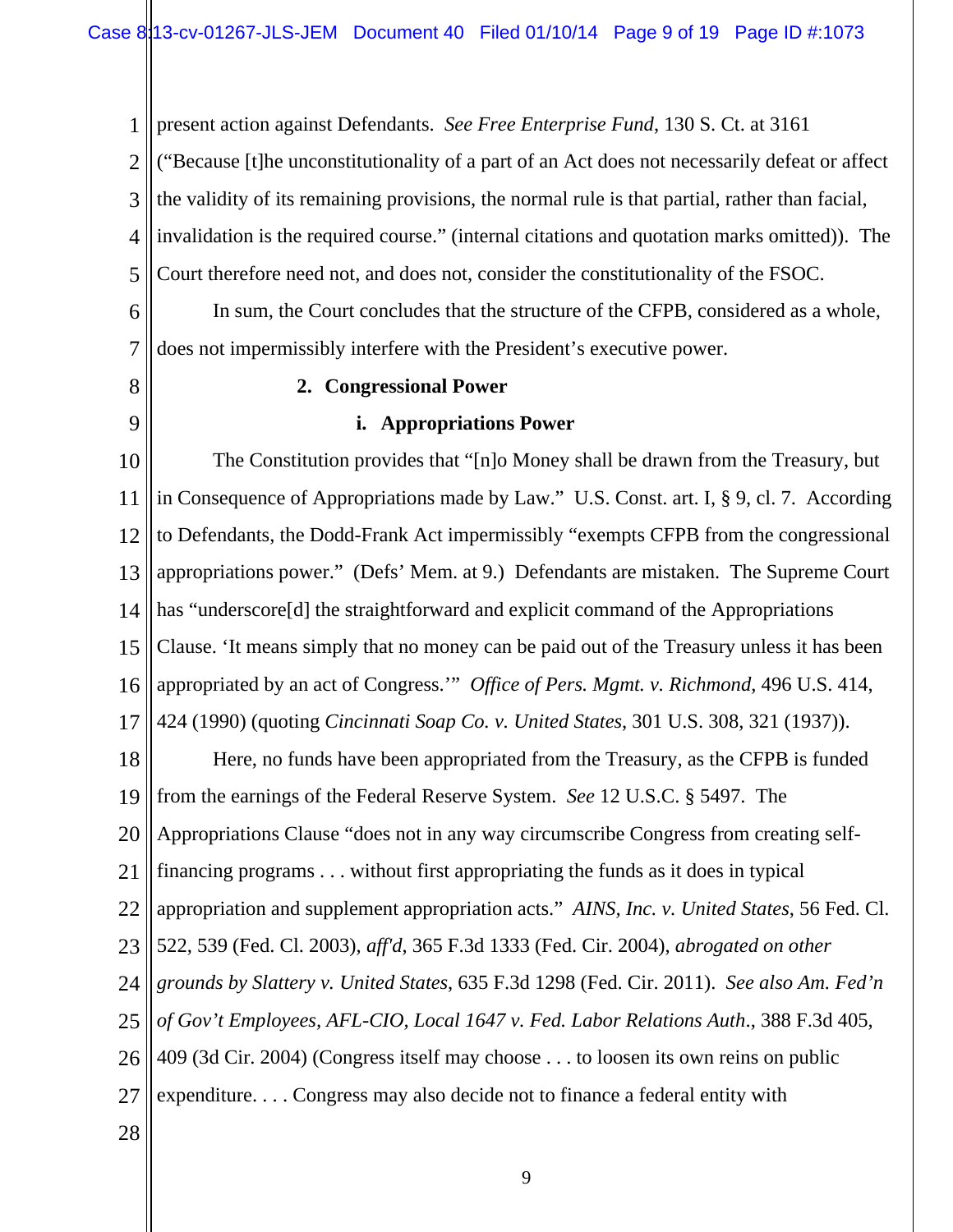1 2 appropriations."). The Court therefore concludes that the structure of the CFPB does not violate the Appropriations Clause.

3

## **ii. Legislative Power**

4 5 6 7 8 9 10 "Article I, § 1, of the Constitution vests '[a]ll legislative Powers herein granted . . . in a Congress of the United States.' This text permits no delegation of those powers." *Whitman v. Am. Trucking Associations*, 531 U.S. 457, 472 (2001) (quoting U.S. Const. art. I, § 9, cl. 7). As a result, "when Congress confers decisionmaking authority upon agencies *Congress* must 'lay down by legislative act an intelligible principle to which the person or body authorized to [act] is directed to conform.'" *Id.* at 472 (quoting *J.W. Hampton, Jr., & Co. v. United States*, 276 U.S. 394, 409 (1928)).

11 12 13 14 15 16 17 18 19 20 21 22 23 24 25 26 27 28 Defendants raise concerns with the CFPB's authority to enforce the prohibition on "abusive" practices. (Defs' Mem. at 19.) The Dodd-Frank Act, however, contains an intelligible principle to guide the CFPB's power to prevent "abusive" practices. The Dodd-Frank Act defines "abusive" as either "materially interfer[ing] with the ability of a consumer to understand a term or condition of a consumer financial product or service" or "tak[ing] unreasonable advantage of -- (A) a lack of understanding on the part of the consumer of the material risks, costs, or conditions of the product or service; (B) the inability of the consumer to protect the interests of the consumer in selecting or using a consumer financial product or service; or (C) the reasonable reliance by the consumer on a covered person to act in the interests of the consumer." 12 U.S.C. § 5531(d). This standard is at least as specific as other provisions held to constitute "intelligible principles." *See, e.g., Yakus v. United States*, 321 U.S. 414, 420, 426-27 (1944) (approving agency's power to fix maximum commodity prices that "will be generally fair and equitable and will effectuate the purposes of th[e] Act" (quotation marks omitted)); *Am. Power & Light Co. v. S.E.C.*, 329 U.S. 90, 104-06 (1946) (approving the Securities and Exchange Commission's power to "ensure that the corporate structure or continued existence of any company in a particular holding company system does not 'unduly or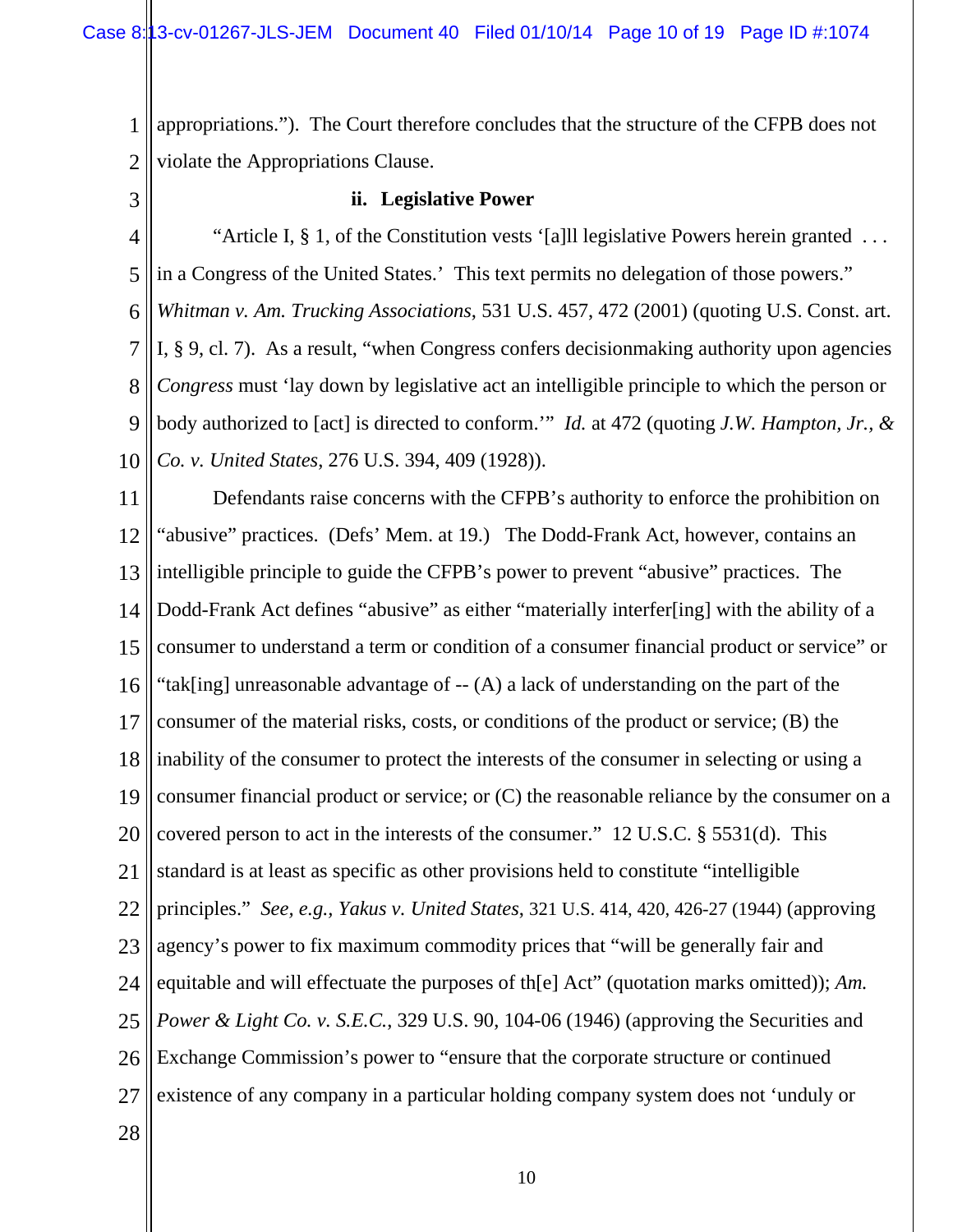1 2 unnecessarily complicate the structure' or 'unfairly or inequitably distribute voting power among security holders.'").

3 4 5 6 7 8 9 10 11 12 13 14 15 16 17 18 19 Defendants contend that the "CFPB's lack of structural protection cannot be reconciled with its broad delegation of power." (Defs' Mem. at 20.) It is true that "the degree of agency discretion that is acceptable varies according to the scope of the power congressionally conferred." *Whitman*, 531 U.S. at 474. In *Whitman*, the Supreme Court noted that Congress was required to "provide [the Environmental Protection Agency] substantial guidance on setting air standards that affect the entire national economy." *Id.* at 475. "*But even in sweeping regulatory schemes* [the Supreme Court] ha[s] never demanded . . . that statutes provide a 'determinate criterion' for saying 'how much [of the regulated harm] is too much.'" *Id.* at 475 (emphasis added) (final alteration in original) (quoting Court of Appeals decision in *American Trucking Associations, Inc. v. E.P.A.*, 175 F.3d 1027, 1034 (D.C. Cir. 1999), which the Supreme Court reversed in *Whitman*). Here, the Dodd-Frank Act provides an intelligible principle suitable to the CFPB's power to enforce the prohibition on "abusive" practices. As described above, an "abusive" practice is specifically limited to four circumstances, each of which specifies the type of harm to be prevented. *See* 12 U.S.C. § 5531(d). No more "determinate criterion" is required. Consequently, the CFPB's power to regulate "abusive" practices does not violate the Constitution's prohibition on the delegation of legislative power.<sup>4</sup>

20

## **3. Judicial Power**

21 22 23 24 "The judicial Power of the United States, shall be vested in one supreme Court, and in such inferior Courts as the Congress may from time to time ordain and establish." U.S. Const. art. III, § 1. Defendants contend that the Dodd-Frank Act intrudes on the power of the courts by improperly limiting judicial review of CFPB actions. (Defs' Mem. at 18-19.)

25

 $\overline{a}$ 

<sup>26</sup> 27 <sup>4</sup> In their Reply, Defendants contend that the "novel structure" of the CFPB requires a "renewed analysis" of the principle of non-delegation. (Reply at 19.) To the extent Defendants are arguing that more than an "intelligible principle" is required with respect to the CFPB, the Court simply notes that it is bound to apply the standard articulated by the Supreme Court in *Whitman*.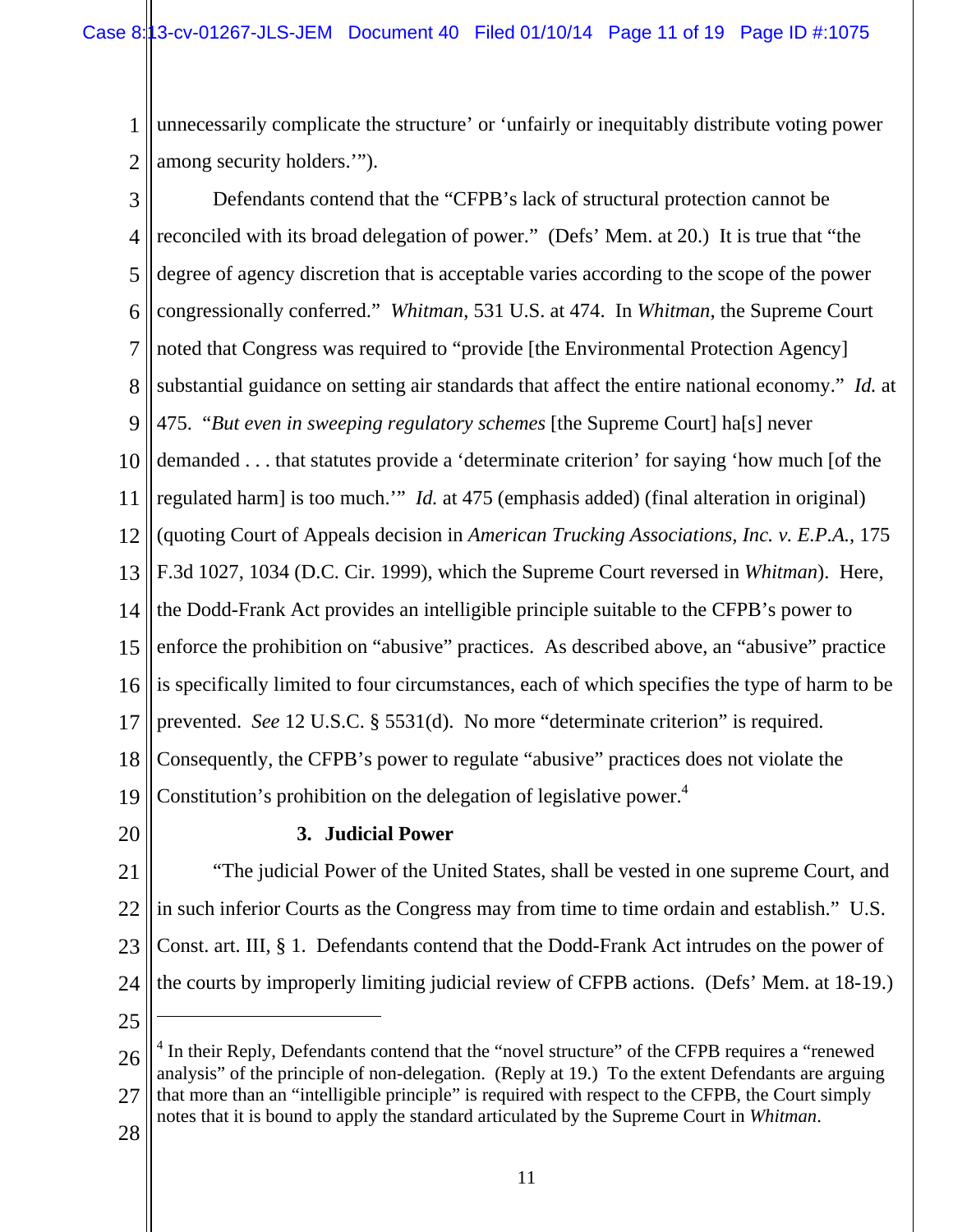1 2 3 4 5 6 7 8 9 10 11 The Dodd-Frank Act provides that where the authority of the CFPB and another agency to prescribe rules under the federal consumer financial laws overlap, the CFPB "shall have the exclusive authority to prescribe rules." 12 U.S.C. § 5512(b)(4)(A). The Dodd-Frank Act further provides that "the deference that a court affords to the [CFPB] with respect to a determination by the [CFPB] regarding the meaning or interpretation of any provision of a Federal consumer financial law shall be applied as if the [CFPB] were the only agency authorized to apply, enforce, interpret, or administer the provisions of such Federal consumer financial law." *Id.* § 5512(b)(4)(B). Defendants argue that the latter provision impermissibly provides a rule of decision to the federal courts by requiring *Chevron* deference to CFPB rulemaking even where the CFPB is not entitled to such deference. (Defs' Mem. at 19.)

12 13 14 15 16 17 18 19 20 21 Under *Chevron, U.S.A., Inc. v. Natural Resources Defense Council, Inc*, "[i]f Congress has explicitly left a gap for the agency to fill, there is an express delegation of authority to the agency to elucidate a specific provision of the statute by regulation. Such legislative regulations are given controlling weight unless they are arbitrary, capricious, or manifestly contrary to the statute." 467 U.S. 837, 843-44 (1984). However, an agency's interpretation of a statute may not be entitled to deference where multiple agencies "share[] responsibility for the administration of the statute." *Rapaport v. U.S. Dep't of Treasury, Office of Thrift Supervision*, 59 F.3d 212, 216 (D.C. Cir. 1995). According to Defendants, the Dodd-Frank Act treads on judicial power by overriding this rule with respect to the CFPB's interpretations.

22 23 24 25 26 27 28 Defendants are mistaken. There is no contradiction between *Rapaport* and the Dodd-Frank Act's requirement that CFPB interpretations of federal consumer financial laws be granted deference as if the CFPB was the only agency authorized to interpret those laws. As noted above, the CFPB's rulemaking authority under the federal consumer financial laws is exclusive, and therefore there is no interagency responsibility. Moreover, *Chevron* deference is inappropriate in cases of interagency responsibility only because there is no "reason to believe that the congressional delegation of administrative authority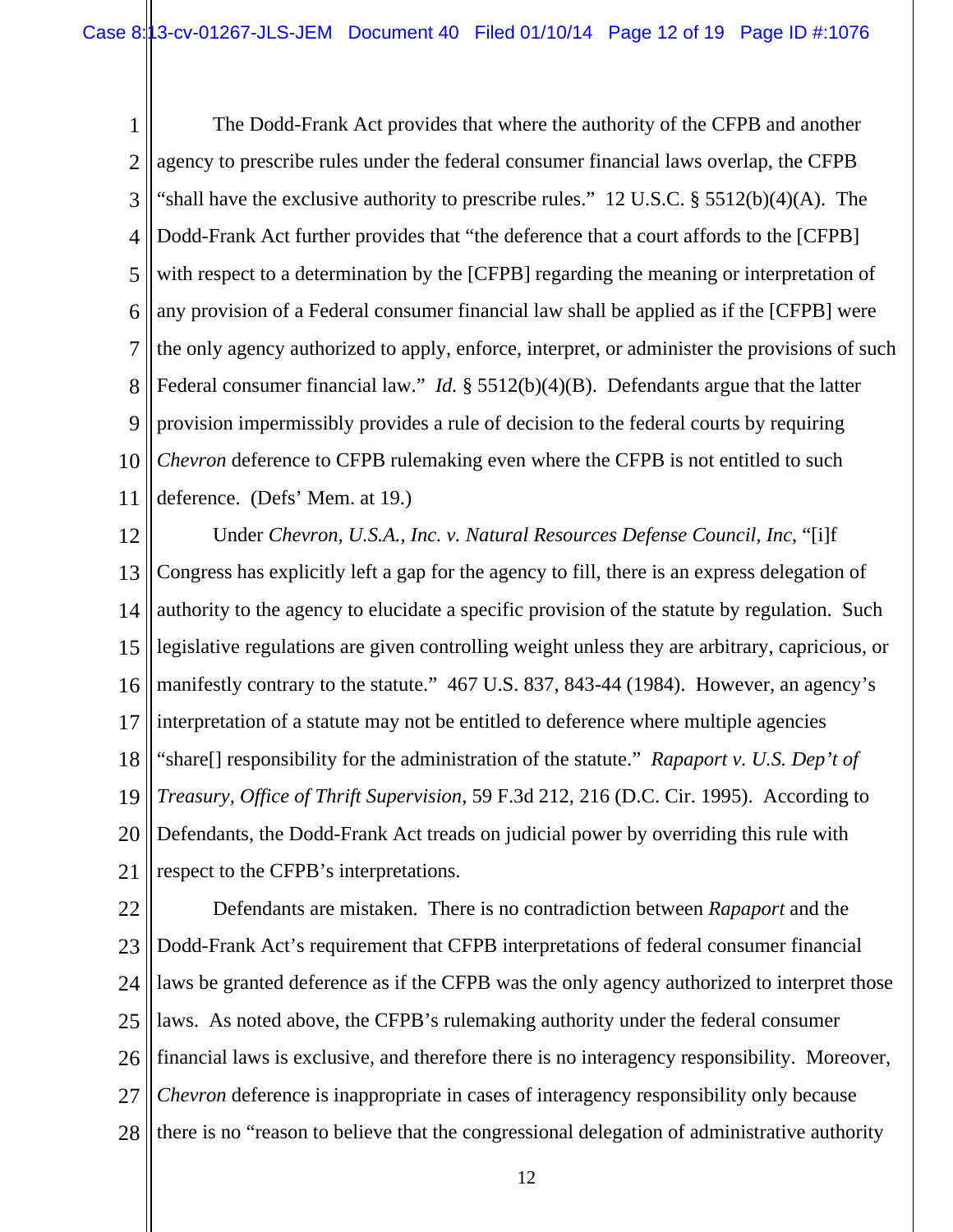1 2 3 4 5 6 7 8 contemplates" the sort of contradictory results that could arise if *Chevron* deference were accorded in such cases. *Id.* at 217. In other words, deference is not owed in such cases only because Congress did not "explicitly le[ave] a gap for the agency to fill." *Chevron*, 467 U.S. at 843. Where Congress has explicitly granted an agency rulemaking authority, that agency's rules are entitled to deference. *Id*. Here, Congress' intent to grant the CFPB exclusive authority to interpret the federal consumer financial laws is clear, and it is entirely consistent with Article III for courts to defer to CFPB interpretations in the manner contemplated by *Chevron*. 5

9

# **4. Other Considerations**

10 11 12 13 14 15 16 17 18 19 20 21 Defendants raise other concerns with the structure of the CFPB, but their concerns are not tied to any particular constitutional provision. Defendants, for example, contend that Congress' decision to put one person rather than a multi-member commission at the head of the CFPB places too much power in the hands of single individual. (Defs' Mem. at 14.) In support, Defendants cite to *Hamdan v. Rumsfeld* for the proposition that "'[t]he accumulation of all powers legislative, executive and judiciary in the same hands . . . may justly be pronounced the very definition of tyranny.'" 548 U.S. 557, 602 (2006) (quoting The Federalist No. 47, p. 324 (J. Cooke ed. 1961) (J. Madison)). The quotation appears in a section of Justice Stevens' decision that was not joined by a majority of the Court and that concerned whether a military commission could charge "conspiracy" under the common law of war even though Congress had not positively identified "conspiracy" as a war crime. *Id.* at 600-02. Justice Stevens determined that "[w]hen . . . neither the

22

 $\overline{a}$ 

<sup>23</sup> <sup>5</sup> Defendants also contend that Congress' decision to place a director, rather than a multi-member commission, at the head of the CFPB impedes judicial review. (Defs' Mem. at 15.)

<sup>24</sup> 25 Commissions, Defendants contend, allow for minority viewpoints, which aid in the process of judicial review. (*Id.*) Defendants, however, have no authority for the proposition that Congress

<sup>26</sup> was required to place a commission at the head of the CFPB in order to facilitate judicial review, particularly since Congress has the authority to entirely preclude judicial review of agency actions,

at least where there is no constitutional challenge at issue. *See Campbell v. Office of Pers. Mgmt*.,

<sup>27</sup> 694 F.2d 305, 307 (3d Cir. 1982) ("Congress does have the power to preclude judicial review of non-constitutional challenges to agency actions.").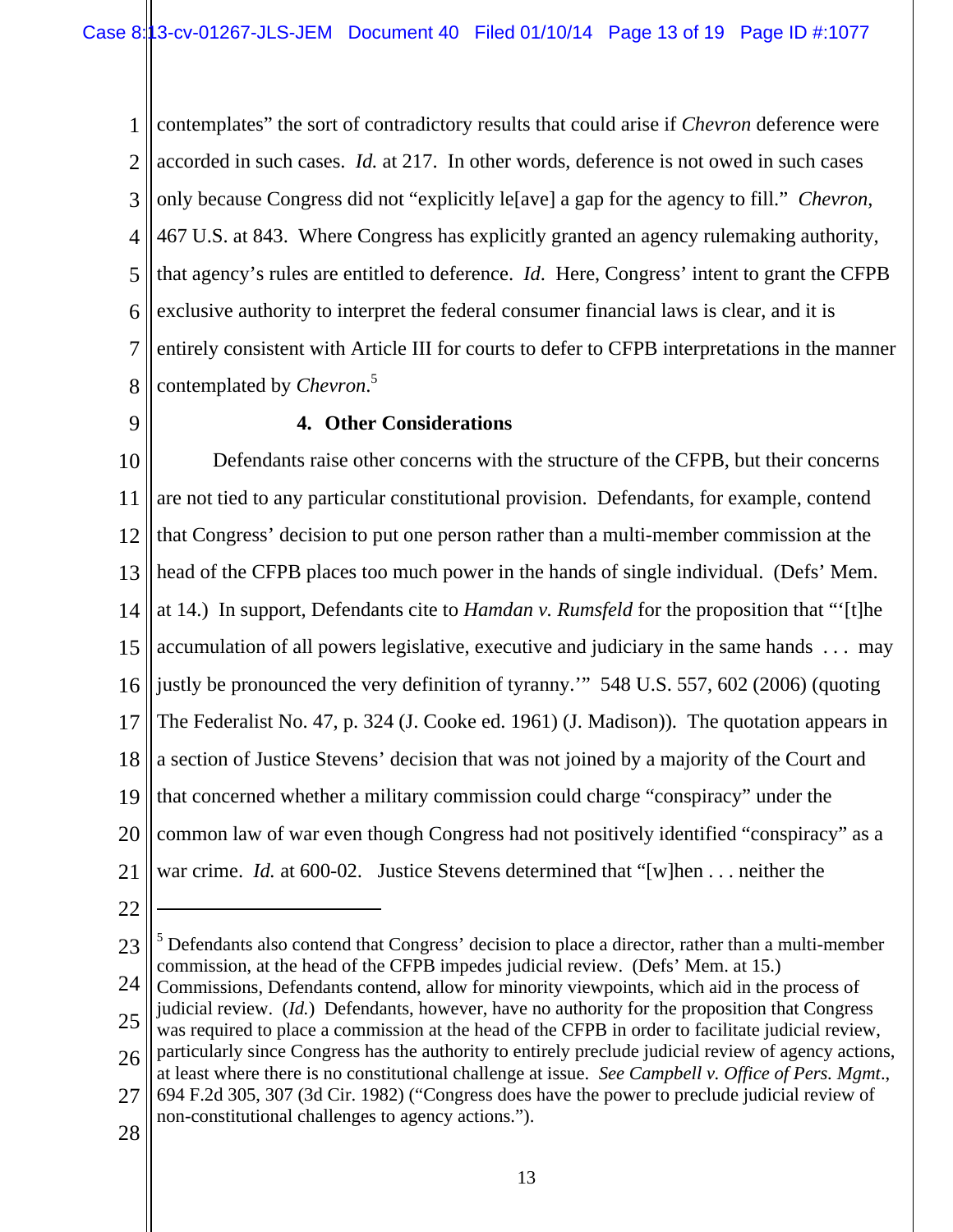1 2 3 4 5 6 7 8 9 10 11 elements of the offense nor the range of permissible punishments is defined by statute or treaty, the precedent must be plain and unambiguous. To demand any less would be to risk concentrating in military hands a degree of adjudicative and punitive power in excess of that contemplated either by statute or by the Constitution." *Id.* The quotation upon which Defendants rely appears in a parenthetical in support of this conclusion. The quotation, however, provides no support for Defendants' claim that Congress acted impermissibly in placing a director at the head of the CFPB. Congress has not granted to the CFPB or its Director authority to manufacture charges without authorization from a statute or precedent. Rather, Congress has provided that the Director will lead the CFPB in enforcing the federal consumer financial laws, and will do so under the authority of the President to remove the Director for cause.

12 13 14 15 16 17 Defendants also argue that multi-member commissions allow for "collegial decisionmaking," open public meetings, and "expert" decisions, and are therefore better equipped to head agencies with substantial responsibilities such as the CFPB. (Defs' Mem. at 14-18.) However, absent some constitutional basis, this Court simply does not have the authority to second guess Congress' policy determination that a single director, rather than a commission, is the best choice to head the CFPB.

18 19 20 21 22 23 24 25 26 27 Finally, Defendants point out, correctly, that "'[j]ust because two structural features raise no constitutional concerns independently does not mean Congress may combine them in a single statute.'" (Defs' Mem. at 5 (quoting *Ass'n of Am. Railroads v. U.S. Dep't of Transp., 7*21 F.3d 666, 673 (D.C. Cir. 2013)). This principle does not, however, mandate a conclusion that the CFPB is unconstitutional. Having considered the combined features of the CFPB, and for the reasons described above, the Court concludes that the CFPB complies with the separation of powers principles contained in Articles I, II, and III of the Constitution.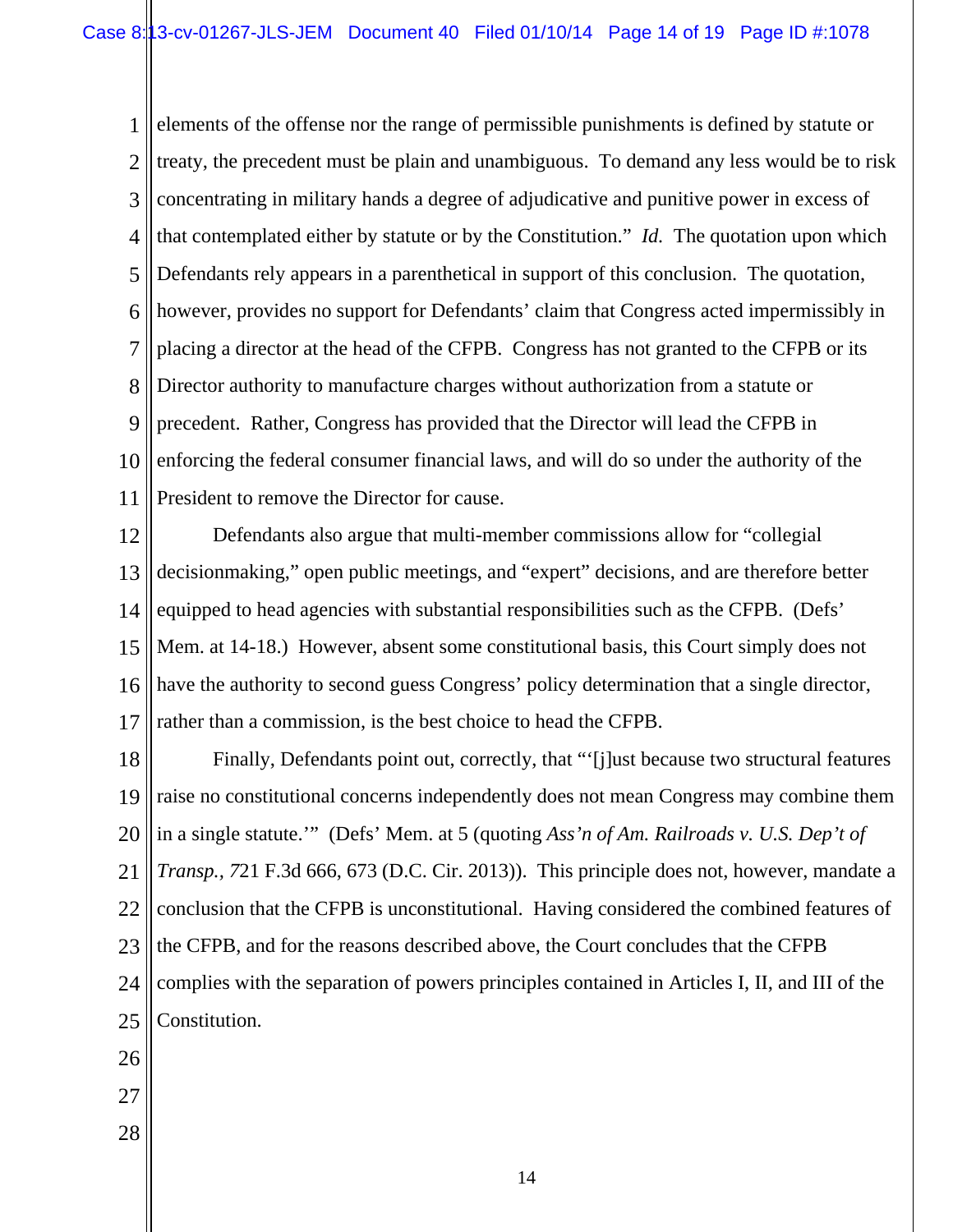## **B. Whether the CFPB Has Stated a Claim**

### **1. Legal Standard**

3 4 5 6 7 8 9 10 11 12 13 14 15 16 When evaluating a motion to dismiss under Federal Rule of Civil Procedure 12(b)(6), the Court must accept as true all allegations of material facts that are in the complaint and must construe all inferences in the light most favorable to the non-moving party. *Moyo v. Gomez*, 40 F.3d 982, 984 (9th Cir. 1994). Dismissal of a complaint for failure to state a claim is not proper where a plaintiff has alleged "enough facts to state a claim to relief that is plausible on its face." *Bell Atl. Corp. v. Twombly*, 550 U.S. 544, 570 (2007). A complaint must (1) "contain sufficient allegations of underlying facts to give fair notice and to enable the opposing party to defend itself effectively," and (2) "plausibly suggest an entitlement to relief, such that it is not unfair to require the opposing party to be subjected to the expense of discovery and continued litigation." *Starr v. Baca*, 652 F.3d 1202, 1216 (9th Cir. 2011). "Although for the purposes of a motion to dismiss [the Court] must take all of the factual allegations in the complaint as true, [it] '[is] not bound to accept as true a legal conclusion couched as a factual allegation.'" *Ashcroft v. Iqbal*, 556 U.S. 662, 678 (2009) (quoting *Twombly*, 550 U.S. at 555).

17 18 19 20 21 22 In considering a motion to dismiss, the Court is limited to the allegations on the face of the complaint (including documents attached thereto), matters which are properly judicially noticeable, and "documents whose contents are alleged in a complaint and whose authenticity no party questions, but which are not physically attached to the pleading." *Branch v. Tunnell*, 14 F.3d 449, 453-54 (9th Cir. 1994), *overruled on other grounds in Galbraith v. Cnty. of Santa Clara*, 307 F.3d 1119 (9th Cir. 2002).

23

1

2

### **2. Counts I and III for Violation of the TSR**

24 25 26 27 28 The TSR prohibits a seller or telemarketer from "[r]equesting or receiving payment of any fee or consideration for any debt relief service until . . . [t]he seller or telemarketer has renegotiated, settled, reduced, or otherwise altered the terms of at least one debt pursuant to a settlement agreement, debt management plan, or other such valid contractual agreement executed by the customer" and "[t]he customer has made at least one payment"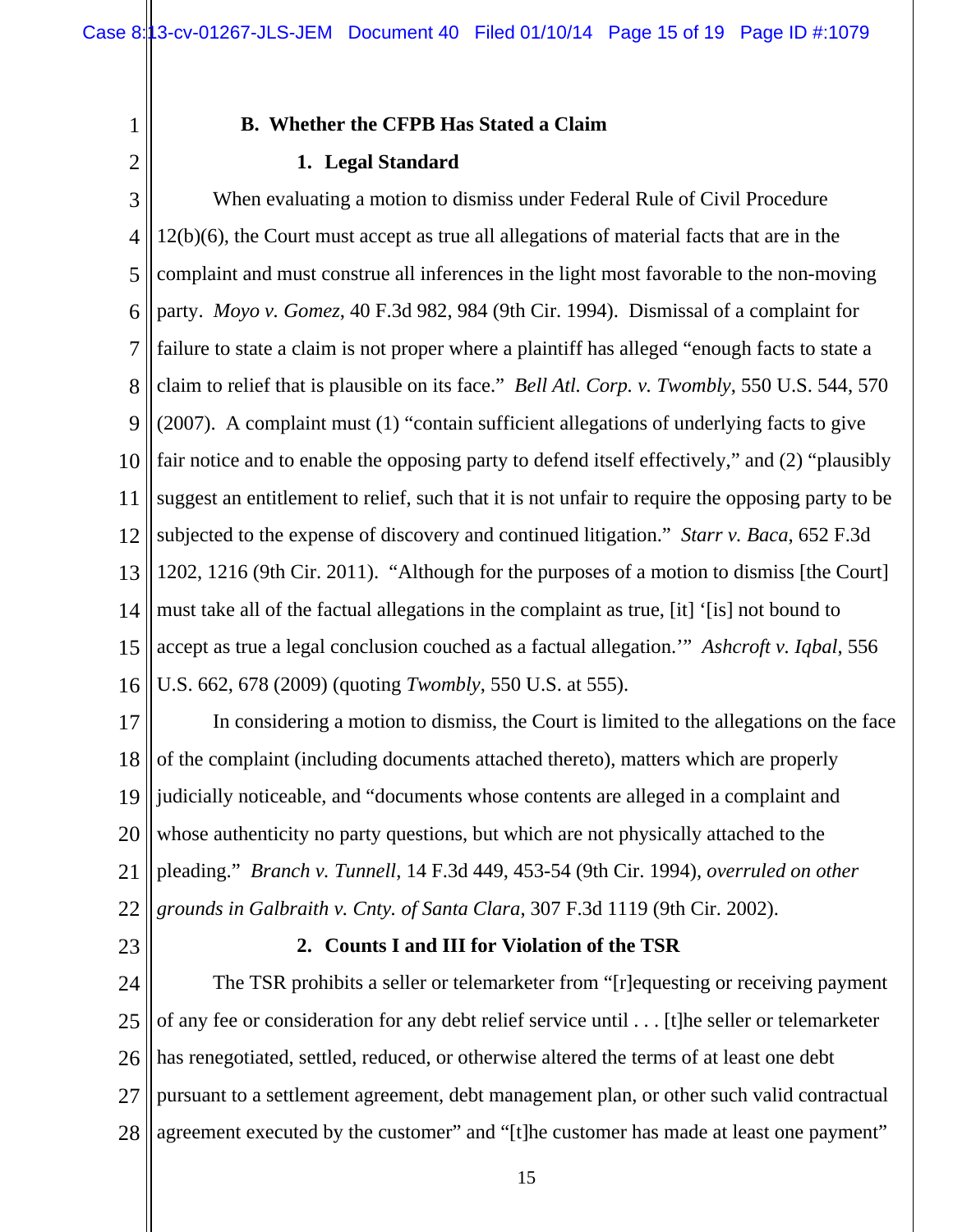1 2 3 4 5 pursuant to such agreement, plan, or contract. 16 C.F.R. § 310.4(a)(5)(i). The TSR also prohibits a seller or telemarketer from "[m]isrepresenting, directly or by implication, in the sale of goods or services . . . [a]ny material aspect of the performance, efficacy, nature, or central characteristics of goods or services that are the subject of a sales offer" or "[a]ny material aspect of any debt relief service." *Id*. § 310.3(a)(2).

6 7 8 9 10 11 12 Count I of the Complaint asserts that Defendants requested and received payment for debt relief services before renegotiating, settling, reducing, or otherwise altering the terms of a consumer's debt. (Compl. ¶ 75.) Count III asserts that Defendants represented that consumers are not charged any advance fee for debt relief services, but in fact charged advance fees. (Compl. ¶¶ 81-82.) Defendants move to dismiss both counts for violation of the TSR on the basis that the Debt Relief Contract does not require the payment of up-front fees. (Defs' Mem. at 22.)

13 14 15 16 17 18 In its Complaint, Plaintiff does allege that consumers are not obligated to pay any up-front fees under the Debt Relief Contract. (Compl. ¶ 41.) Consumers are, however, obligated to pay up-front fees under the Bankruptcy Contract. (*Id*. ¶ 48.) According to the Complaint, by using both contracts, Defendants "disguise consumers' up-front payments for debt relief services provided by Morgan Drexen as payments for bankruptcy-related work purportedly performed by . . . [a]ttorneys." (*Id.* ¶ 14.)

19 20 21 22 23 24 25 26 27 28 The FTC, which promulgated the Telemarketing Sales Rule, justified the ban on advance fees for debt relief services in part on the context in which debt relief services are often offered. *See* 75 FR 48458. The FTC noted that debt relief services "frequently take place in the context of high pressure sales tactics, contracts of adhesion, and deception." *Id.* Moreover, some "telemarketers of debt relief services have exhorted consumers to fill out the enrollment documents and return the papers as quickly as possible," despite the inclusion of contractual provisions that were potentially detrimental to the interests of consumers. *Id.* Given these concerns, the TSR cannot be so narrowly construed as to allow a debt relief service to disguise up-front fees using deceptive sales techniques and complicated contractual arrangements. The Court, therefore, will look at the transactions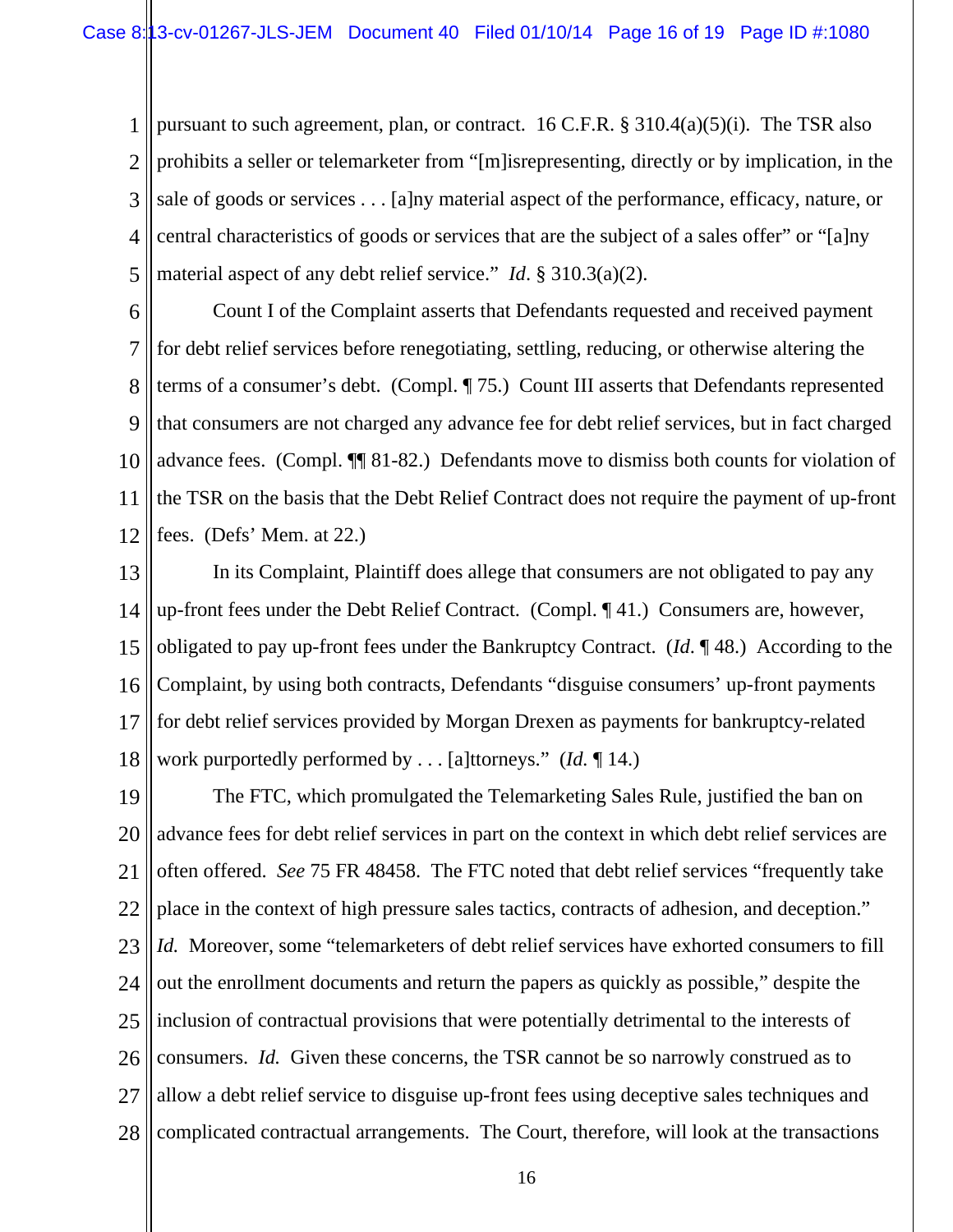1 2 alleged in the Complaint in their entirety in determining whether the Complaint plausibly suggests that Defendants requested and received up-front fees for debt relief work.

3 4 5 6 7 8 9 10 11 12 13 14 15 16 According to the Complaint, Morgan Drexen advertises debt relief services, and specifically touts its services as a method for avoiding filing for bankruptcy. (Compl.  $\P$ 15-22.) When consumers call Morgan Drexen, they are again told of the benefits of debt relief services over bankruptcy. (*Id.* ¶¶ 23-30.) Nevertheless, when consumers sign up for debt relief services, they are asked to access a web portal and sign the Debt Relief Contract and the Bankruptcy Contract, both of which are four or five pages long, written in small font, and single spaced. (*Id.* ¶¶ 34-35.) The vast majority of consumers sign both contracts. (*Id.* ¶ 37.) Though Morgan Drexen performs debt relief work for consumers, little or no bankruptcy work is performed. (*Id.* ¶¶ 42, 49-50.) Nevertheless, the Bankruptcy Contract requires an engagement fee of between \$1,000 and \$1,500 and a flat monthly servicing charge of \$50. (*Id.* ¶ 48.) Drawing all inferences in Plaintiff's favor, these allegations plausibly suggest that Defendants request and receive up-front payments not for bankruptcy work, but for debt relief work. Defendants' challenge to counts I and III for violation of the TSR must therefore be rejected.

17

## **3. Counts I, III, IV, V, and VI for Violation of the CFPA**

18 19 20 21 22 23 24 25 26 27 28 The CFPB is not authorized, subject to certain exceptions, to "exercise any supervisory or enforcement authority with respect to an activity engaged in by an attorney as part of the practice of law under the laws of a State in which the attorney is licensed to practice law." 12 U.S.C. § 5517(e)(1). This limitation does not apply to the "offering or provision of a consumer financial product or service . . . that is not offered or provided as part of, or incidental to, the practice of law, occurring exclusively within the scope of the attorney-client relationship" or "that is otherwise offered or provided by the attorney in question with respect to any consumer who is not receiving legal advice or services from the attorney in connection with such financial product or service." *Id.* § 5517(e)(2). An exception also exists "with respect to any attorney, to the extent that such attorney is otherwise subject to any of the enumerated consumer laws or the authorities transferred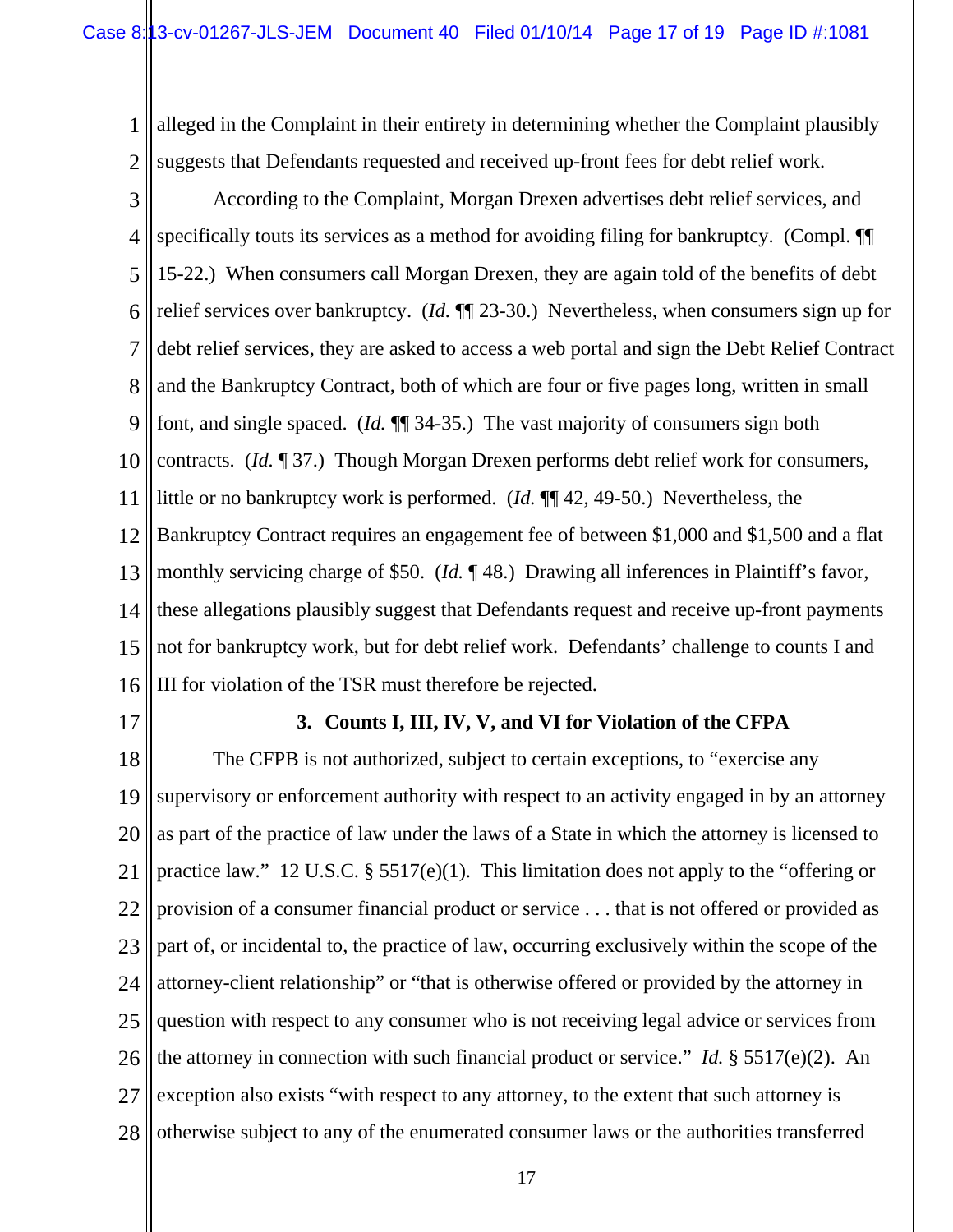1 2 under subtitle F or H." *Id.* § 5517(e)(3). Defendants admit that Plaintiff's alleged TSR violations fit under this last exception. (Defs' Mem. at 23.)

3

4 5 6 7 Defendants contend that the CFPB has no authority to assert counts I, III, IV, V, and VI to the extent they are based on the CFPA because Morgan Drexen offers services as an "attorney support professional." (*Id*. at 23-25.) The Complaint, however, alleges facts which plausibly suggest that Morgan Drexen is not engaged in activities in support of an attorney as part of the practice of law.

8 9 10 11 12 13 14 15 16 17 According to the Complaint, "Morgan Drexen, not [an attorney], performs virtually all of the debt resolution work" for a consumer. (Compl. ¶ 42.) Morgan Drexen, moreover, directs creditors not to communicate with those attorneys associated with Morgan Drexen. (*Id.*) When Morgan Drexen has negotiated a settlement on behalf of a consumer, an attorney need not even respond to the settlement proposal before it is automatically deemed approved. (*Id.* ¶ 45.) Construing all inferences in Plaintiff's favor, these allegations plausibly suggest that Morgan Drexen does not actually support attorneys in the practice of law. At the very least, these allegations plausibly suggest that Morgan Drexen's services are not offered as part of, or incidental to, the practice of law. The Court therefore concludes that the CFPB has the authority to assert counts I, III, IV, V, and VI.

18

### **4. Tenth Amendment**

19 20 21 Defendants contend that this action should be dismissed because the CFPB is attempting to intrude upon the practice of law in violation of the Tenth Amendment. (Reply at 25.)

22 23 24 25 26 27 28 The Tenth Amendment provides that "[t]he powers not delegated to the United States by the Constitution, nor prohibited by it to the States, are reserved to the States respectively, or to the people." U.S. Const. amend. X. As the Supreme Court has explained, "the Tenth Amendment 'states but a truism that all is retained which has not been surrendered.'" *New York v. United States*, 505 U.S. 144, 156 (1992) (quoting *United States v. Darby*, 312 U.S. 100, 124 (1941)). As a result, a violation of the Tenth Amendment cannot be derived from the text of the Tenth Amendment itself: